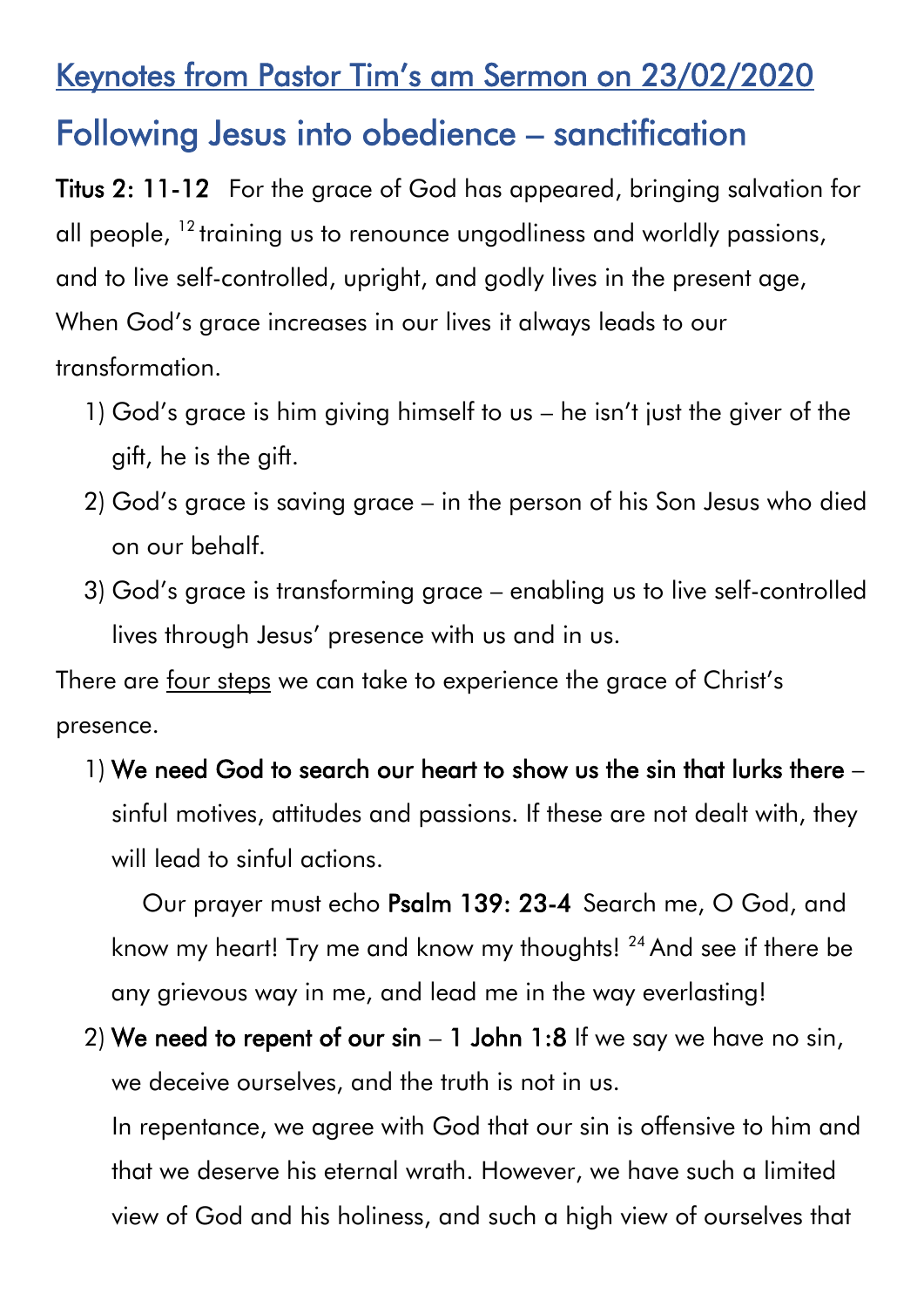we fail to see how much our sin has grieved God. When God works in our lives, we see that our sin is primarily against him. Psalm 51:4 Against you, you only, have I sinned and done what is evil in your sight, so that you may be justified in your words and blameless in your judgement.

When we do acknowledge our guilt before God, we often don't make progress because we fail to take the next step.

3) We need to believe that we are forgiven – 1 John 1:9 If we confess our sins, he is faithful and just to forgive us our sins and to cleanse us from all unrighteousness.

 The stunning truth about God's grace is that he is willing to forgive us all our sin but many of us never really grasp this. The Christian life is one of repentance and faith – faith lays hold of Jesus who died so that we might be forgiven for all our sin. We sin because it's pleasurable – the only way to destroy the pleasure of sin is to replace it with a greater pleasure – that of delighting in Christ and the great grace of God to forgive us though his Son.

4) We need to ask for transforming grace: Hebrews 4:16 Let us then with confidence draw near to the throne of grace, that we may receive mercy and find grace to help in time of need. We are to come to God in prayer in our time of need with confidence, and ask for grace to help us when we are assailed by temptation to sin, crying out to God with the words of Psalm 19:13 Keep back your servant also from presumptuous sins; let them not have dominion over me!

We need to believe the promise of grace to help us in the form of Jesus coming alongside us to fight for us.